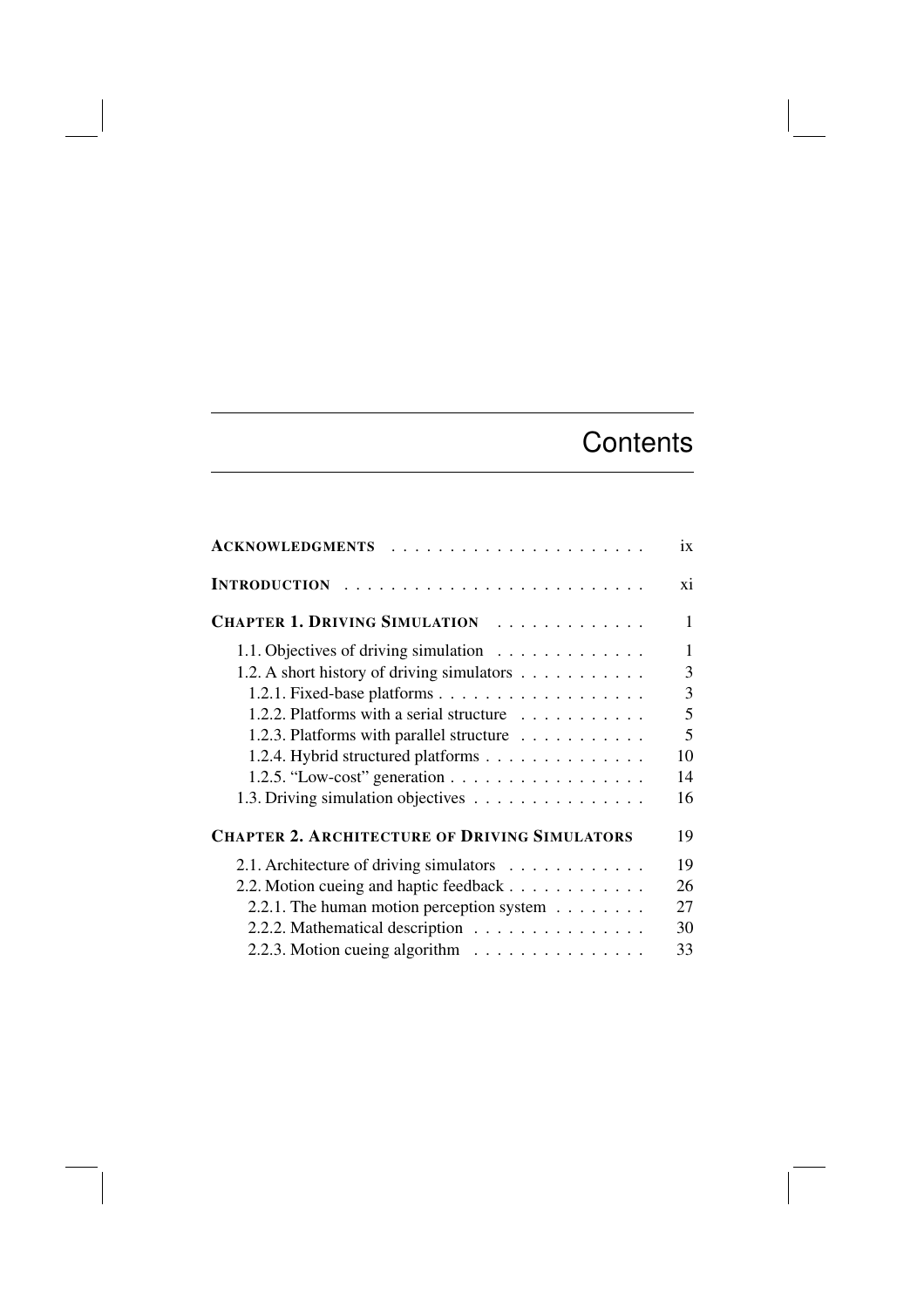| 2.3. The evolution of simulators: from the automobile                      |     |
|----------------------------------------------------------------------------|-----|
| to the motorcycle $\ldots \ldots \ldots \ldots \ldots \ldots \ldots$       | 48  |
|                                                                            | 48  |
| 2.3.2. Tokyo university simulator                                          | 51  |
|                                                                            | 52  |
|                                                                            | 53  |
| 2.3.5. Bicycle simulator - Kaist                                           | 55  |
| 2.3.6. Discussion $\ldots \ldots \ldots \ldots \ldots \ldots \ldots$       | 55  |
| <b>CHAPTER 3. DYNAMICS OF TWO-WHEELED VEHICLES.</b>                        | 57  |
|                                                                            | 57  |
|                                                                            | 59  |
|                                                                            | 60  |
| 3.1.3. Direction system $\ldots \ldots \ldots \ldots \ldots \ldots \ldots$ | 65  |
|                                                                            | 67  |
| 3.1.5. Motorization and traction chain                                     | 67  |
| 3.2. The literature on existing models                                     | 69  |
| 3.2.1. Models of the automobile $\ldots \ldots \ldots \ldots \ldots$       | 69  |
| 3.2.2. Two-wheeled vehicle models                                          | 71  |
| 3.3. Dynamic behavior of automobiles                                       | 77  |
| 3.4. Dynamic behavior of two-wheeled vehicles                              | 77  |
|                                                                            | 82  |
| <b>CHAPTER 4. TWO-WHEELED RIDING SIMULATOR: FROM</b>                       |     |
|                                                                            | 85  |
|                                                                            | 85  |
| 4.2. The design and mechanical aspects of the simulator                    | 86  |
| 4.3. The mechatronics of the simulator                                     | 92  |
| 4.3.1. Description of the simulation loop                                  | 92  |
| 4.3.2. Platform instrumentation                                            | 94  |
| 4.3.3. Sequencing and synchronization                                      | 99  |
| 4.4. Specification of the simulator                                        | 101 |
| 4.4.1. Inverse kinematic of the simulator platform                         | 101 |
| 4.4.2. Dynamic modeling of the platform                                    | 107 |
|                                                                            | 109 |